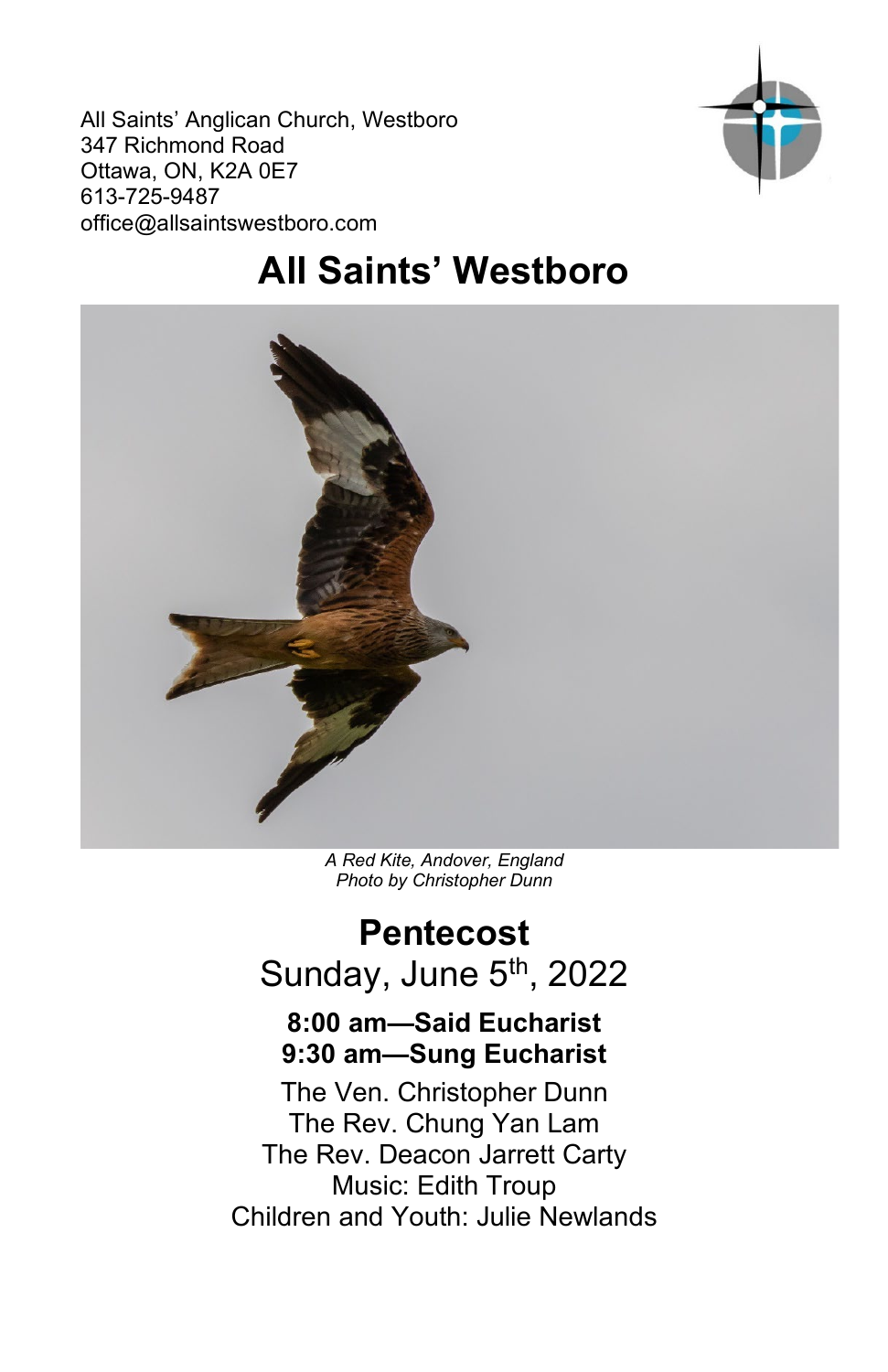*While the wearing of masks is no longer required, it is encouraged. The 9:30 service is being broadcast on Zoom and recorded; if you attend in-person you may appear on camera and in the recording.*

| Officiant: | Dear friends, we gather on the ancestral territory of<br>the Anishnaabeg Algonquin people, the traditional<br>stewards of the lands and waters on which we<br>meet.                                                                                                                                                                                                                                                                                                                                                                                                                                                                                                                      |  |
|------------|------------------------------------------------------------------------------------------------------------------------------------------------------------------------------------------------------------------------------------------------------------------------------------------------------------------------------------------------------------------------------------------------------------------------------------------------------------------------------------------------------------------------------------------------------------------------------------------------------------------------------------------------------------------------------------------|--|
| All:       | May we walk gently together on this land,<br>renewed<br>relationship<br>seeking<br>based<br>on<br>honour, respect, and peace.                                                                                                                                                                                                                                                                                                                                                                                                                                                                                                                                                            |  |
|            | Opening Hymn: Holy Spirit, Come with Power<br>#643                                                                                                                                                                                                                                                                                                                                                                                                                                                                                                                                                                                                                                       |  |
|            | Holy Spirit, come with power,<br>breathe into our aching night.<br>We expect you this glad hour,<br>waiting for your strength and light.<br>We are fearful, we are ailing,<br>we are weak and selfish too.<br>Break upon your congregation,<br>give us vigour, life anew.<br>Holy Spirit, come with fire,<br>burn us with your presence new.<br>Let us as one mighty choir<br>sing our hymn of praise to you.<br>Burn away our wasted sadness<br>and enflame us with your love.<br>Burst upon your congregation,<br>give us gladness from above.<br>Holy Spirit, bring your message,<br>burn and breathe each word anew<br>deep into our tired living<br>till we strive your work to do. |  |
|            | Teach us love and trusting kindness,<br>lend our hands to those who hurt.<br>Breathe upon your congregation<br>and inspire us with your word.                                                                                                                                                                                                                                                                                                                                                                                                                                                                                                                                            |  |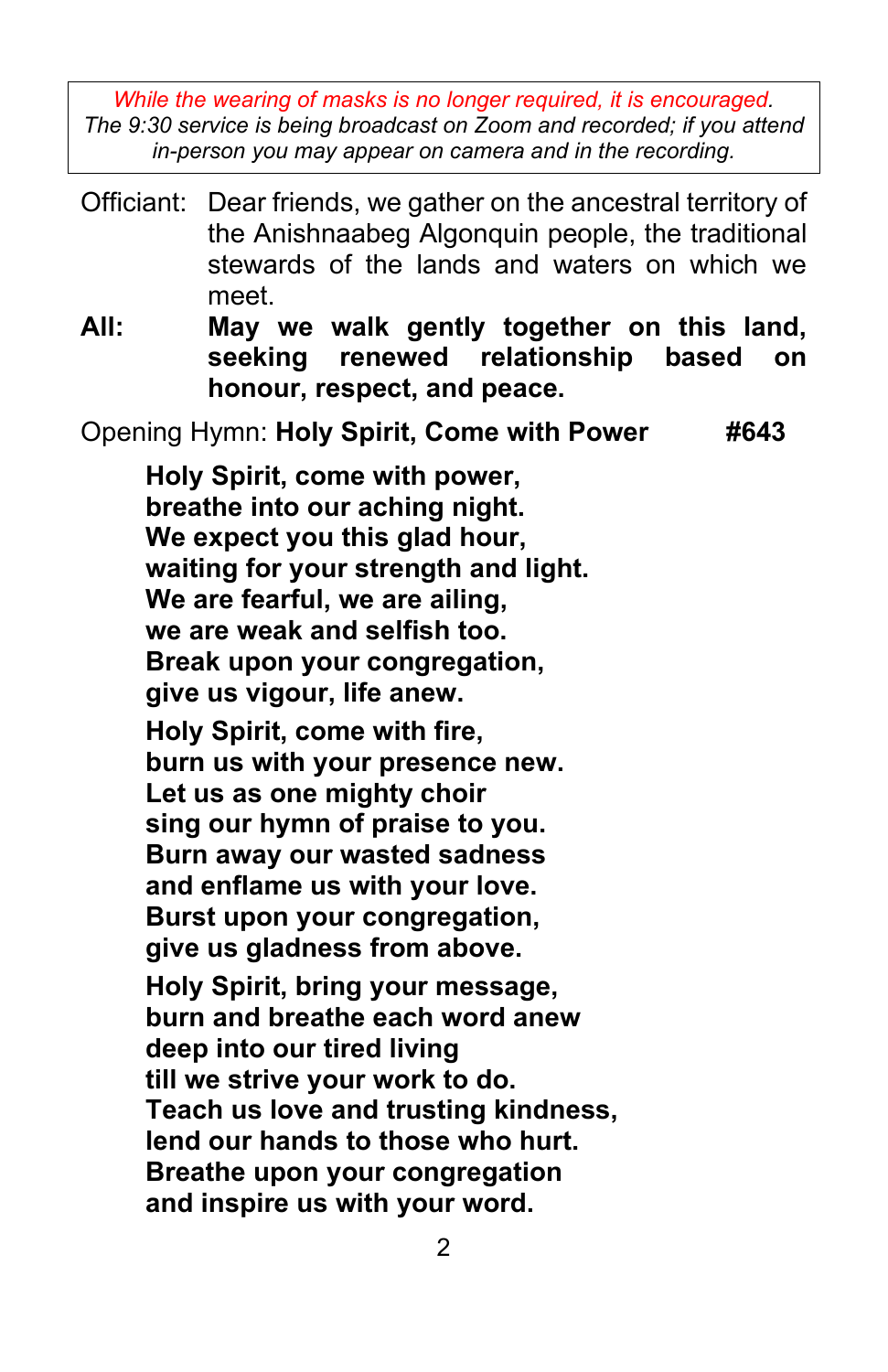#### **Children's Talk**

*(Please send the children to the front during the last verse of the Opening Hymn. The Children are invited to join the Church School following the talk.)*

- Officiant: Alleluia! Christ is risen.
- **All: The Lord is risen indeed. Alleluia!**
- Officiant: May his grace and peace be with you.
- **All: May he fill our hearts with joy.**
- Officiant: Come, Holy Spirit, fill the hearts of your faithful;
- **All: and kindle in us the fire of your love.**
- Officiant: Almighty God,
- **All: to you all hearts are open, all desires known, and from you no secrets are hidden. Cleanse the thoughts of our hearts by the inspiration of your Holy Spirit, that we may perfectly love you, and worthily magnify your holy name; through Christ our Lord. Amen.**
- Officiant: Living God, you create all that is.
- **All: Send forth your Spirit to renew and restore us, so that we may proclaim your good news in ways and words that all will embrace and believe. Amen.**

#### **The First Reading is from Acts (2:1-21)**

When the day of Pentecost had come, they were all together in one place. And suddenly from heaven there came a sound like the rush of a violent wind, and it filled the entire house where they were sitting. Divided tongues, as of fire, appeared among them, and a tongue rested on each of them. All of them were filled with the Holy Spirit and began to speak in other languages, as the Spirit gave them ability. Now there were devout Jews from every nation under heaven living in Jerusalem. And at this sound the crowd gathered and was bewildered, because each one heard them speaking in the native language of each. Amazed and astonished, they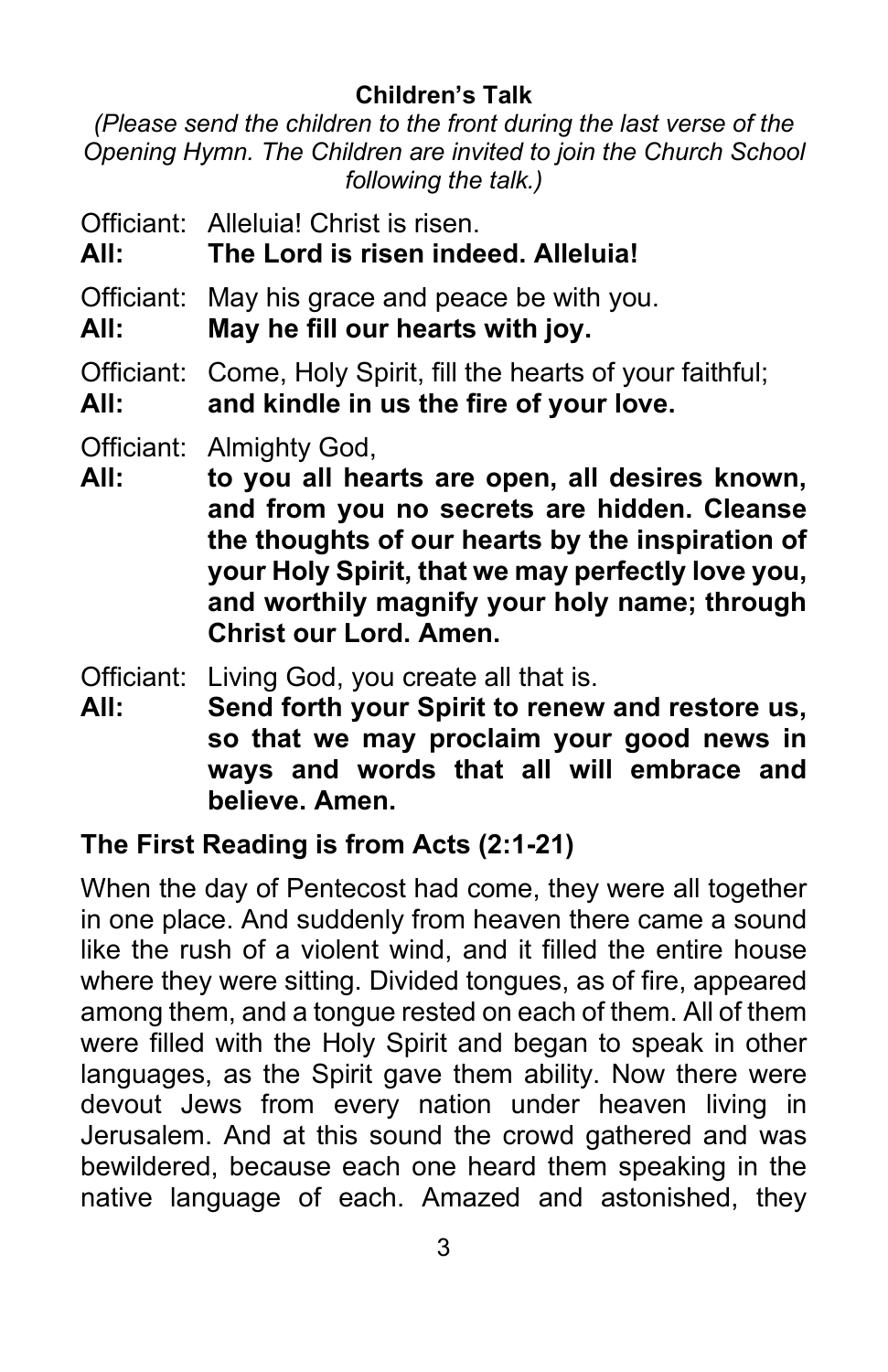asked, "Are not all these who are speaking Galileans? And how is it that we hear, each of us, in our own native language? Parthians, Medes, Elamites, and residents of Mesopotamia, Judea and Cappadocia, Pontus and Asia, Phrygia and Pamphylia, Egypt and the parts of Libya belonging to Cyrene, and visitors from Rome, both Jews and proselytes, Cretans and Arabs—in our own languages we hear them speaking about God's deeds of power." All were amazed and perplexed, saying to one another, "What does this mean?" But others sneered and said, "They are filled with new wine." But Peter, standing with the eleven, raised his voice and addressed them, "Men of Judea and all who live in Jerusalem, let this be known to you, and listen to what I say. Indeed, these are not drunk, as you suppose, for it is only nine o'clock in the morning. No, this is what was spoken through the prophet Joel: 'In the last days it will be, God declares, that I will pour out my Spirit upon all flesh, and your sons and your daughters shall prophesy, and your young men shall see visions, and your old men shall dream dreams. Even upon my slaves, both men and women, in those days I will pour out my Spirit; and they shall prophesy. And I will show portents in the heaven above and signs on the earth below, blood, and fire, and smoky mist. The sun shall be turned to darkness and the moon to blood, before the coming of the Lord's great and glorious day. Then everyone who calls on the name of the Lord shall be saved.'"

Reader: Hear what the Spirit is saying to the church. **All: Thanks be to God.**

Psalm 104: 24-34, 35b **How many and wise (tune #380)**

**How many and wise are the works of the Lord! The earth with its wealth of creatures is stored. The sea bears in safety the ships to and fro; Leviathan plays in the waters below.**

**Your creatures all look to you for their food. Your hand opens wide, they gather the good.**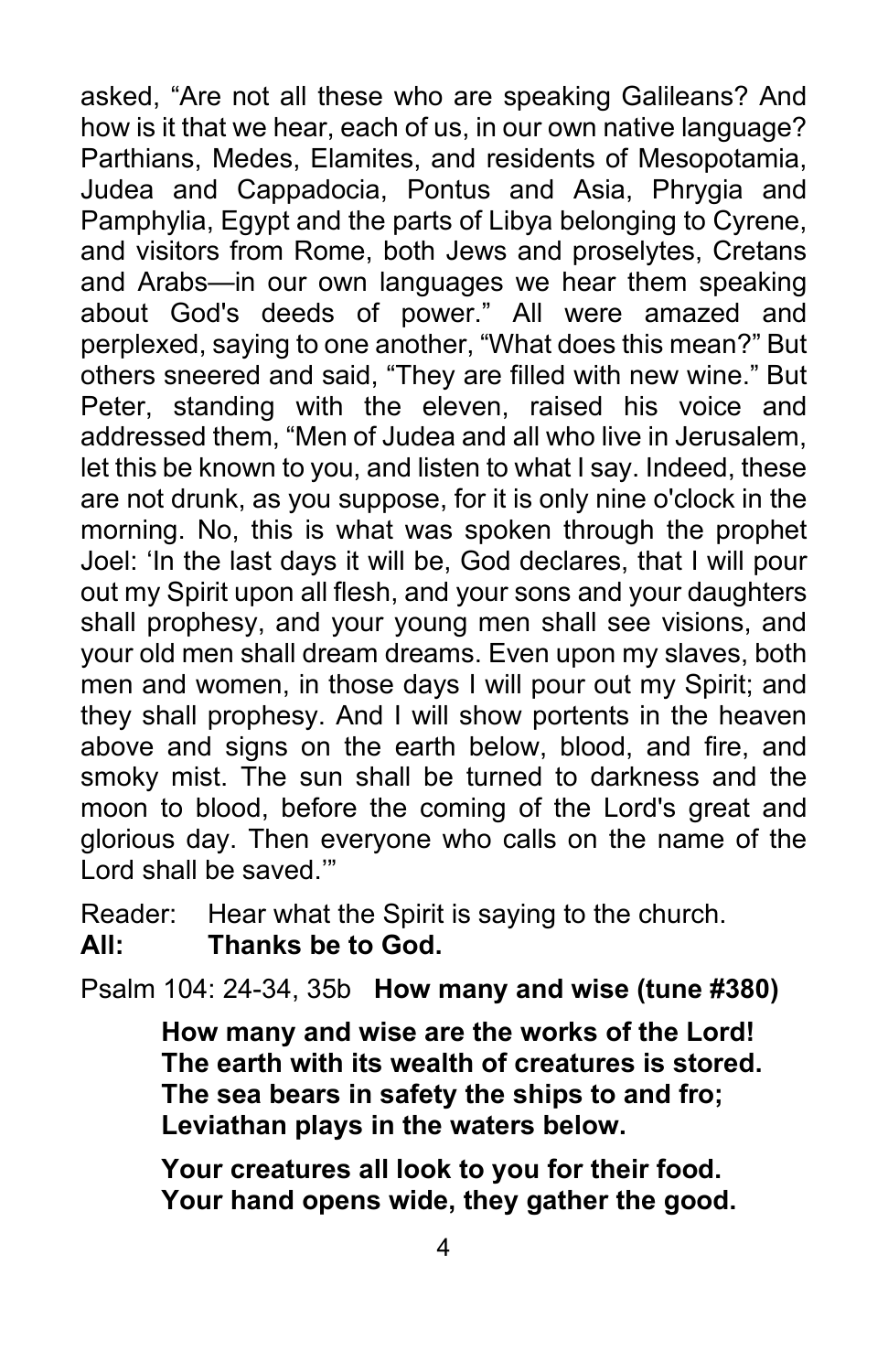**When you hide your face, Lord, in anguish they yearn; when you stop their breathing, to dust they return. Your Spirit, O Lord, makes life to abound. The earth is renewed, and fruitful the ground. To God be all glory and wisdom and might. May God in his creatures forever delight. Before the Lord's might earth trembles and quakes. The mountains are rent, and smoke from them breaks. I promise to worship the Lord all my days. Yes, while I have being, my God will I praise. Rejoicing in God, my thought shall be sweet. May sinners depart in ruin complete.** 

**My soul, praise the Lord God—his name be adored. Come, praise him, all people, and worship the Lord.**

*Psalm 104: 24-34, 35b (for use at 8:00 am and on Wednesday)*

*O Lord, how manifold are your works! In wisdom you have made them all; the earth is full of your creatures. Yonder is the great and wide sea with its living things too many to number, creatures both small and great. There move the ships, and there is that Leviathan, which you have made for the sport of it. All of them look to you to give them their food in due season.*  You give it to them; they gather it; you open your hand, and *they are filled with good things. You hide your face, and they are terrified; you take away their breath, and they die and return to their dust. You send forth your Spirit, and they are created; and so you renew the face of the earth. May your glory, O Lord, endure for ever; may you rejoice in all your works; you look at the earth and it trembles; you touch the mountains and they smoke. I will sing to the Lord as long as I live; I will praise my God while I have my being. May these words of mine please you; I will rejoice in the Lord. Bless the Lord, O my soul. Hallelujah!*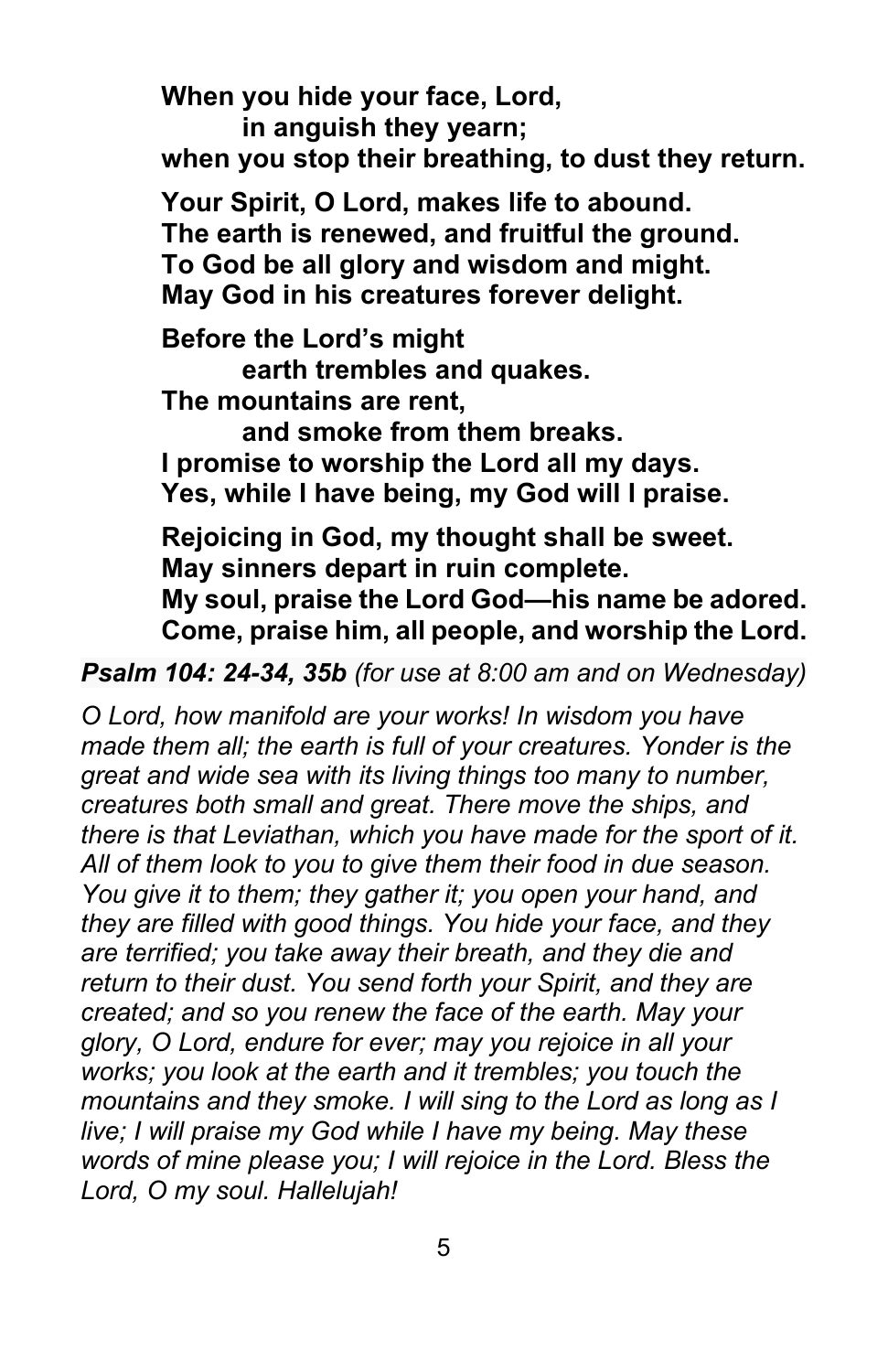## **The Second Reading is from Romans (8:14-17)**

For all who are led by the Spirit of God are children of God. For you did not receive a spirit of slavery to fall back into fear, but you have received a spirit of adoption. When we cry, "Abba! Father!" it is that very Spirit bearing witness with our spirit that we are children of God, and if children, then heirs, heirs of God and joint heirs with Christ—if, in fact, we suffer with him so that we may also be glorified with him.

Reader: Hear what the Spirit is saying to the church. **All: Thanks be to God.**

Gradual Hymn: **Breathe on Me, Breath of God #649**

**Breathe on me, breath of God; fill me with life anew, that I may love what thou dost love, and do what thou wouldst do.**

**Breathe on me, breath of God, until my heart is pure, until my will is one with thine to do and to endure.**

**Breathe on me, breath of God, till I am wholly thine, until this earthly part of me glows with thy fire divine.**

**Breathe on me, breath of God: so shall I never die, but live with thee the perfect life of thine eternity.**

- Reader: The Lord be with you.
- **All: And also with you.**
- Reader: The Holy Gospel of our Lord Jesus Christ according to John (14:8-17)
- **All: Glory to you, Lord Jesus Christ.**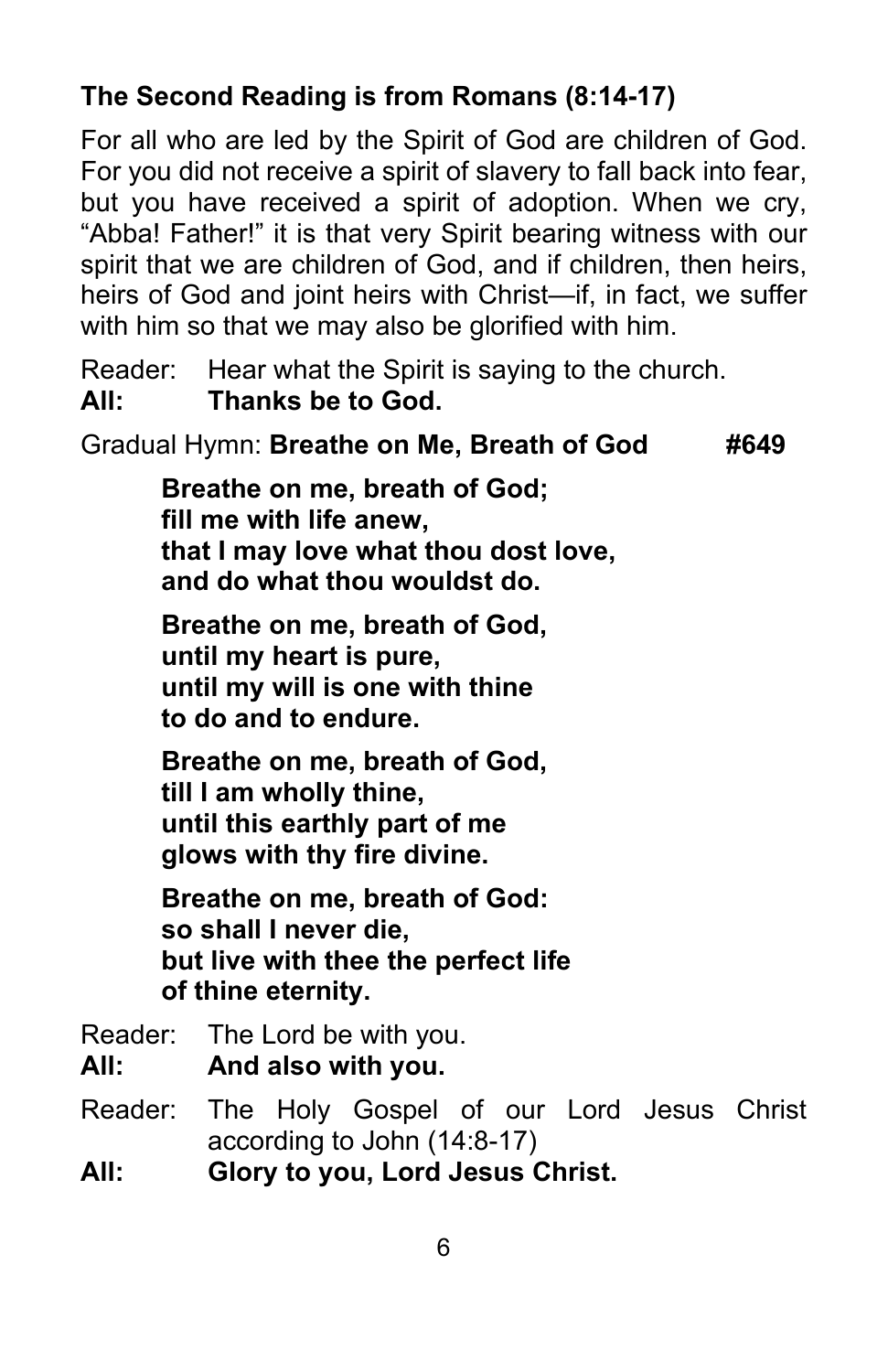Philip said to him, "Lord, show us the Father, and we will be satisfied." Jesus said to him, "Have I been with you all this time, Philip, and you still do not know me? Whoever has seen me has seen the Father. How can you say, 'Show us the Father?' Do you not believe that I am in the Father and the Father is in me? The words that I say to you I do not speak on my own; but the Father who dwells in me does his works. Believe me that I am in the Father and the Father is in me; but if you do not, then believe me because of the works themselves. Very truly, I tell you, the one who believes in me will also do the works that I do and, in fact, will do greater works than these, because I am going to the Father. I will do whatever you ask in my name, so that the Father may be glorified in the Son. If in my name you ask me for anything, I will do it. If you love me, you will keep my commandments. And I will ask the Father, and he will give you another Advocate, to be with you forever. This is the Spirit of truth, whom the world cannot receive, because it neither sees him nor knows him. You know him, because he abides with you, and he will be in you."

Reader: The Gospel of Christ.

**All: Praise to you, Lord Jesus Christ.**

**Homily** 

Prayers of the People

One: Loving God, we thank you for the wonder that erupted on the day of Pentecost, for the gifts of amazement and challenge, and for the many peoples of this earth whose languages offer special insights and whose ways of worship and compassion enrich our own. God, in your mercy,

## **All: hear our prayer.**

One: We pray for all people around the globe who are refugees from war and famine. We pray for those who are lonely and frightened, imprisoned,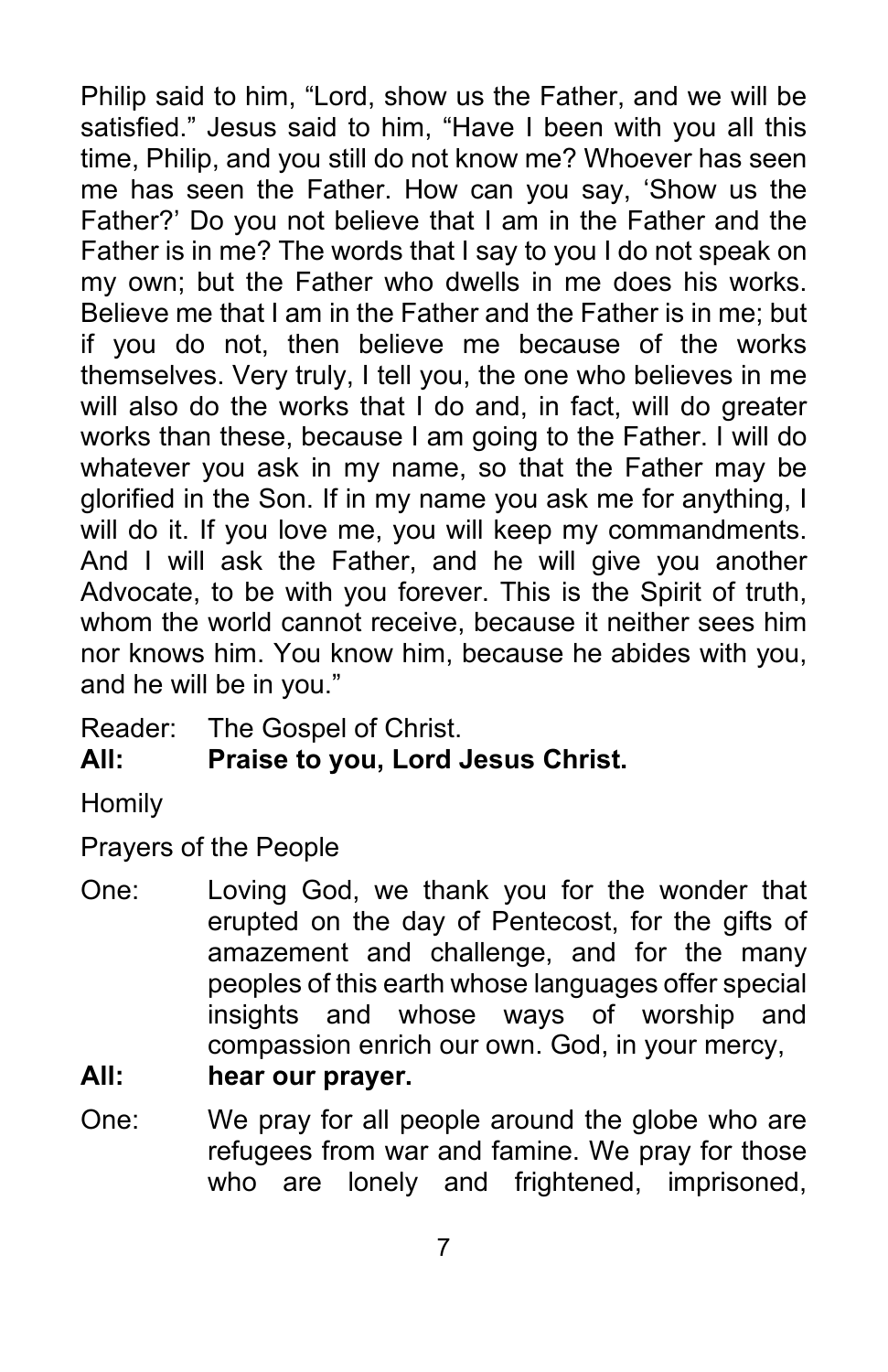homeless, or without work, including those in our own community, especially the clients of the Well, St. Luke's Table, and Centre 454. Strengthen our resolve to be better friends to our brothers and sisters in need. God, in your mercy,

#### **All: hear our prayer.**

One: We pray for all people of faith throughout the world. In our Anglican communion we pray for Linda, our Primate; Anne, our Metropolitan; Sidney, our Interim Indigenous Bishop; Shane, our Bishop; Chris, Chung Yan, and Jarrett, our clergy; and for all who hold leadership positions in this place. God, in your mercy,

#### **All: hear our prayer.**

- One: We pray for those in our community who have asked for our prayers for wellness:
- **All: Betty-Joan** (Hagerman); **Cheryl** (McTeer); **Michele** (Pollesel); **Randy** (Brown); **Charlie**  (Cuffari); **Barbara** (Hill); **Helen** (Miller); **Laura** (DesClouds); **Lois** (Frazier-Nagel); **Sue** (Wise); **Sarah** (Vedell); **Aneesa** (Yonan); **Shari** (Rathwell); **Viola** (Martin); **Anji** (Carter); **Valerie** (Corbin); **Brian** (Taylor); **Peter** (Cormier); **Peter** (Frazier); **Michael** (Frazier); **Alana** (Andrews); **Kevin** (Andrews); **Etienne** (Hainzelin); **Thelma** (Mills); **Sheila** (Howe)
- One: and for those whom we name silently or aloud. . . . Give them strength and let them feel the warmth of your love. God, in your mercy,
- **All: hear our prayer.**
- One: Knowing it is your Holy Spirit who has flowed through your witnesses of ages past, we give you thanks for all the saints who have gone before us, remembering this week the Martyrs of Uganda,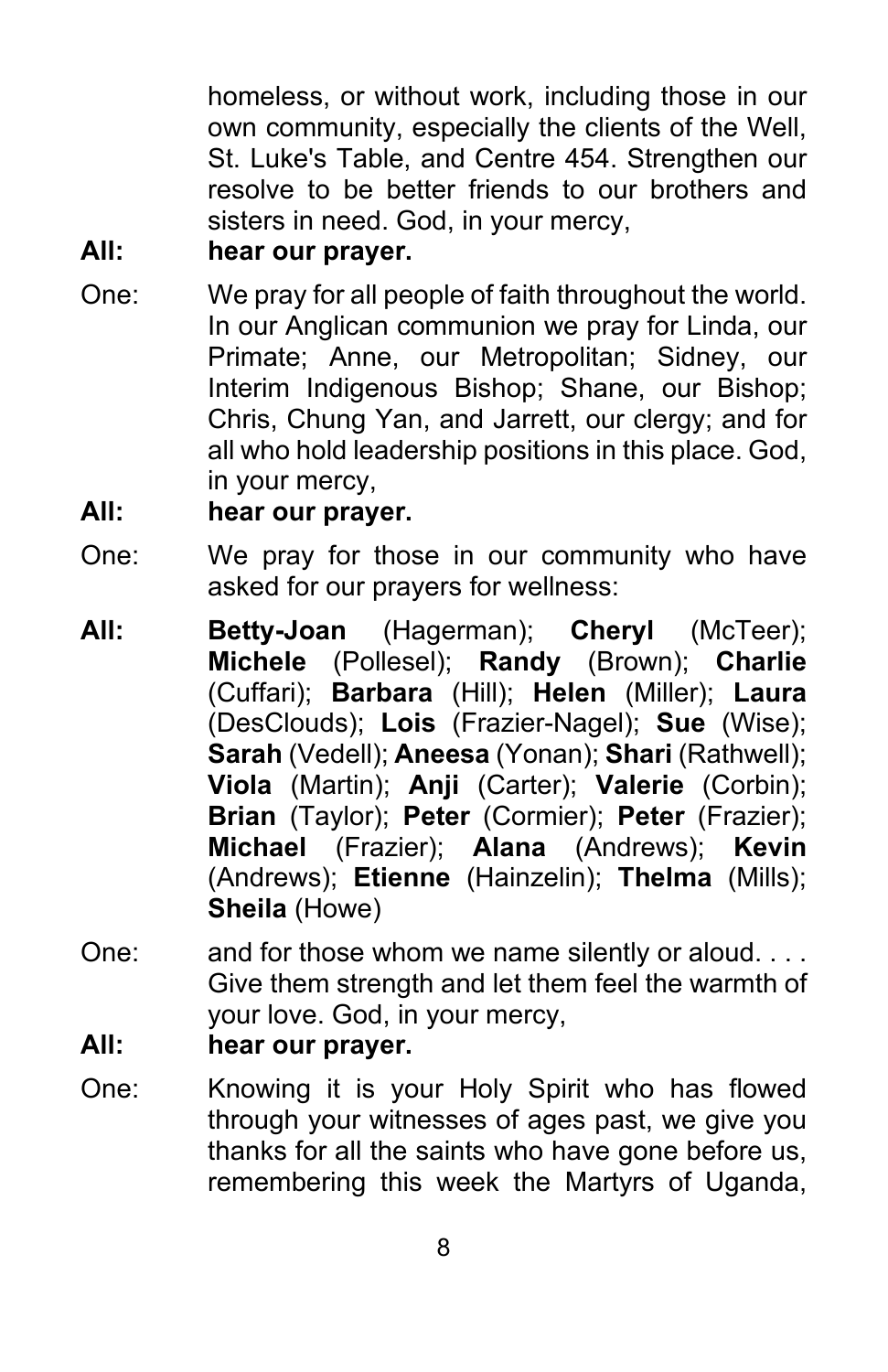including Archbishop Janani Luwum, who was murdered in 1977 by Idi Amin's henchmen. In our community, we remember those who have passed from this life to the next, especially for those whom we name silently or aloud . . . , and for all those who mourn their passing. God, in your mercy,

#### **All: hear our prayer.**

One: We pray that the Holy Spirit touches each of us so that we may marvel at new visions, and gain wisdom from your prophetic words. Let your fire burn in the leaders of the nations, in mayors and city councils and school boards, and in all of us, so we may protect the health and safety of all people and imagine a heaven on earth. With confidence that you hear our prayers and trusting that you give more than we need, we ask all of this through your Son, Jesus Christ,

#### **All: Amen**

Officiant: Dear friends in Christ, God is steadfast in love and infinite in mercy. God welcomes sinners and invites us to the table. Let us confess our sins, confident in God's forgiveness.

#### *Silence is kept*

- Officiant: Most merciful God,
- **All: we confess that we have sinned against you in thought, word, and deed, by what we have done, and by what we have left undone. We have not loved you with our whole heart; we have not loved our neighbours as ourselves. We are truly sorry and we humbly repent. For the sake of your Son Jesus Christ, have mercy on us and forgive us, that we may delight in your will, and walk in your ways, to the glory of your name. Amen.**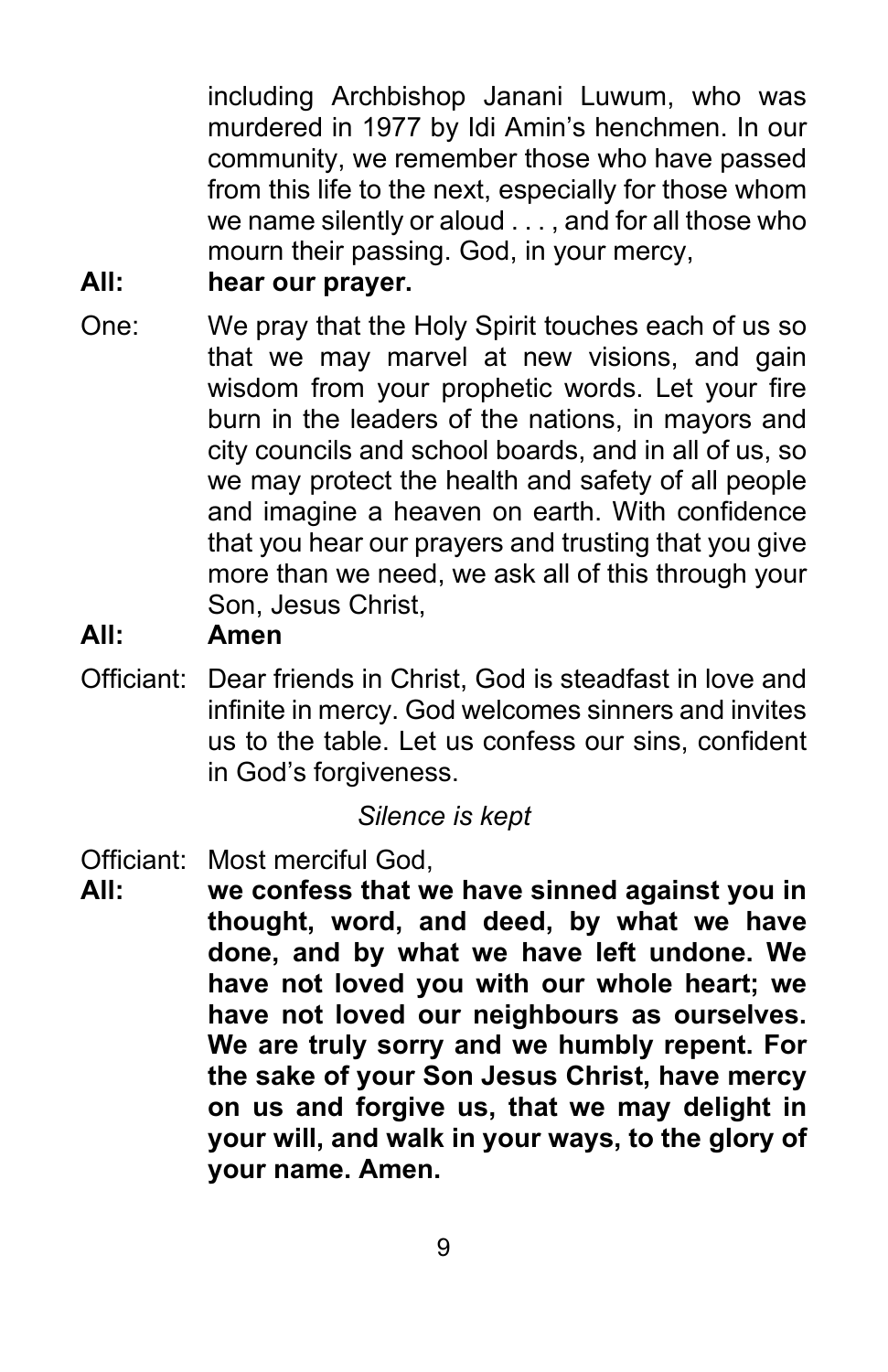Officiant: Almighty God have mercy upon you, pardon and deliver you from all your sins, confirm and strengthen you in all goodness, and keep you in eternal life; through Christ our Lord.

**All: Amen.**

Officiant: The peace of the Lord be always with you. **All: And also with you.**

*When exchanging the Peace share a sign of peace with others around you by other means such as bowing or waving.*

Offertory Hymn: **Wind Who Makes All Winds That Blow #249**

**Wind who makes all winds that blow gusts that bend the saplings low, gales that heave the sea in waves, stirrings in the mind's deep caves aim your breath with steady power on your church, this day, this hour. Raise, renew the life we've lost, Spirit God of Pentecost. Fire who fuels all fires that burn suns around which planets turn, beacons marking reefs and shoals, shining truth to guide our souls come to us as once you came; burst in tongues of sacred flame! Light and power, might and strength, fill your church, its breadth and length. Holy Spirit, wind and flame, move within our mortal frame. Make our hearts an altar pyre; kindle them with your own fire. Breathe and blow upon that blaze till our lives, our deeds and ways speak that tongue which every land**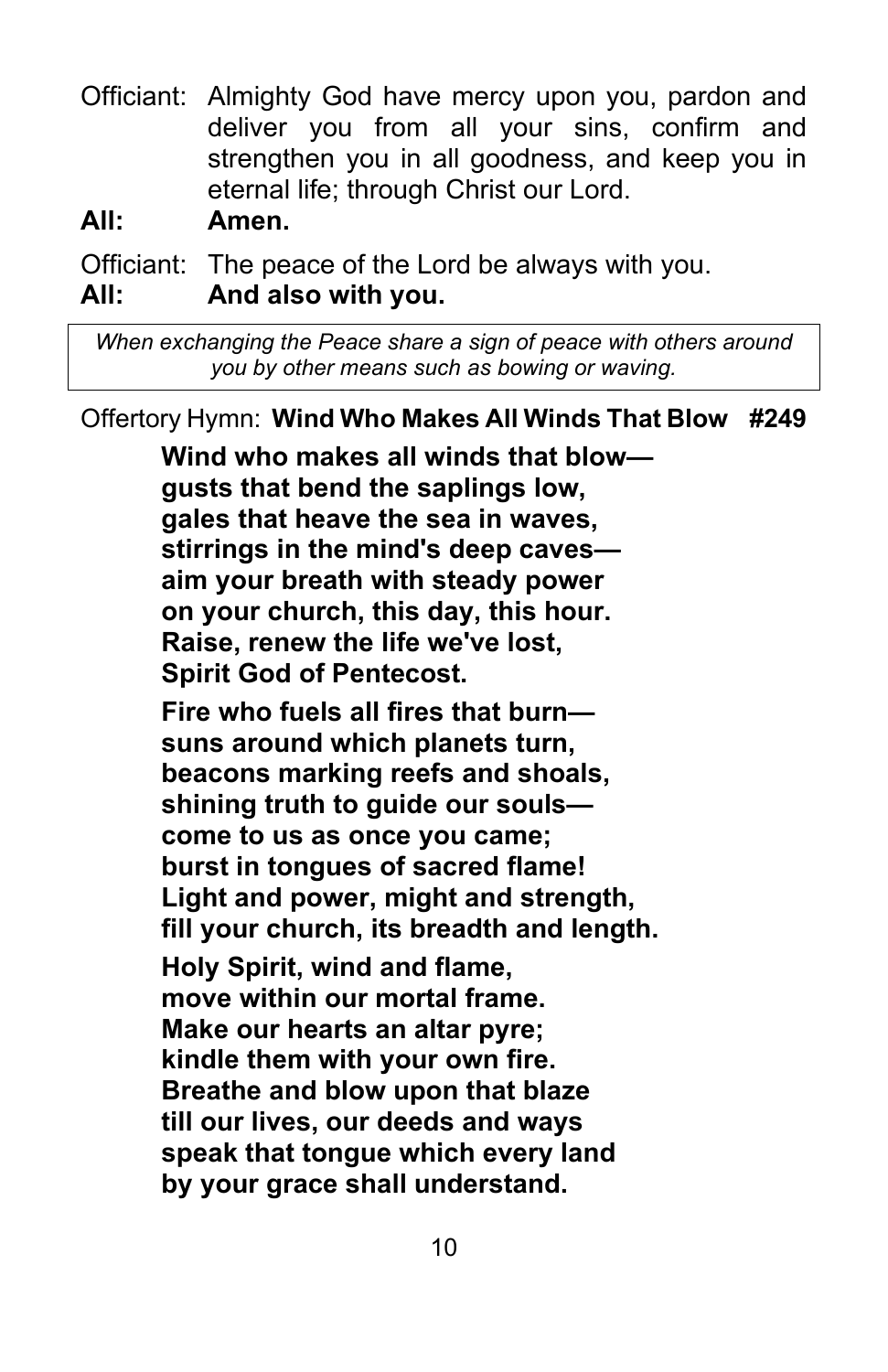Officiant: Giver of Life,

- **All: receive all we offer you this day. Let the Spirit you bestow on your Church continue to work in the world through the hearts of all who believe. We ask this in the name of Jesus Christ the Lord. Amen.**
- Officiant: The Lord be with you.
- **All: And also with you.**
- Officiant: Lift up your hearts.
- **All: We lift them to the Lord.**
- Officiant: Let us give thanks to the Lord our God.
- **All: It is right to give our thanks and praise.**
- Officiant: Eternal God, Source of all being, we give you thanks and praise for your faithful love. You call us into friendship with you and one another to be your holy people, a sign of your presence in the world. When those we trust betray us, unfailingly you remain with us. When we injure others, you confront us in your love and call us to the paths of righteousness. You stand with the weak, and those, broken and alone, whom you have always welcomed home, making the first last, and the last first. Therefore, we raise our voices with angels and archangels, forever praising you and singing:
- **All: Holy, holy, holy Lord, God of power and might, heaven and earth are full of your glory.**
- **#719 Hosanna in the highest. Blessed is he who comes in the name of the Lord. Hosanna in the highest.**
- Officiant: Blessed are you, O Holy One: when Hagar was driven into the wilderness you followed her and gave her hope. When Joseph was sold into bondage, you turned malice to your people's good.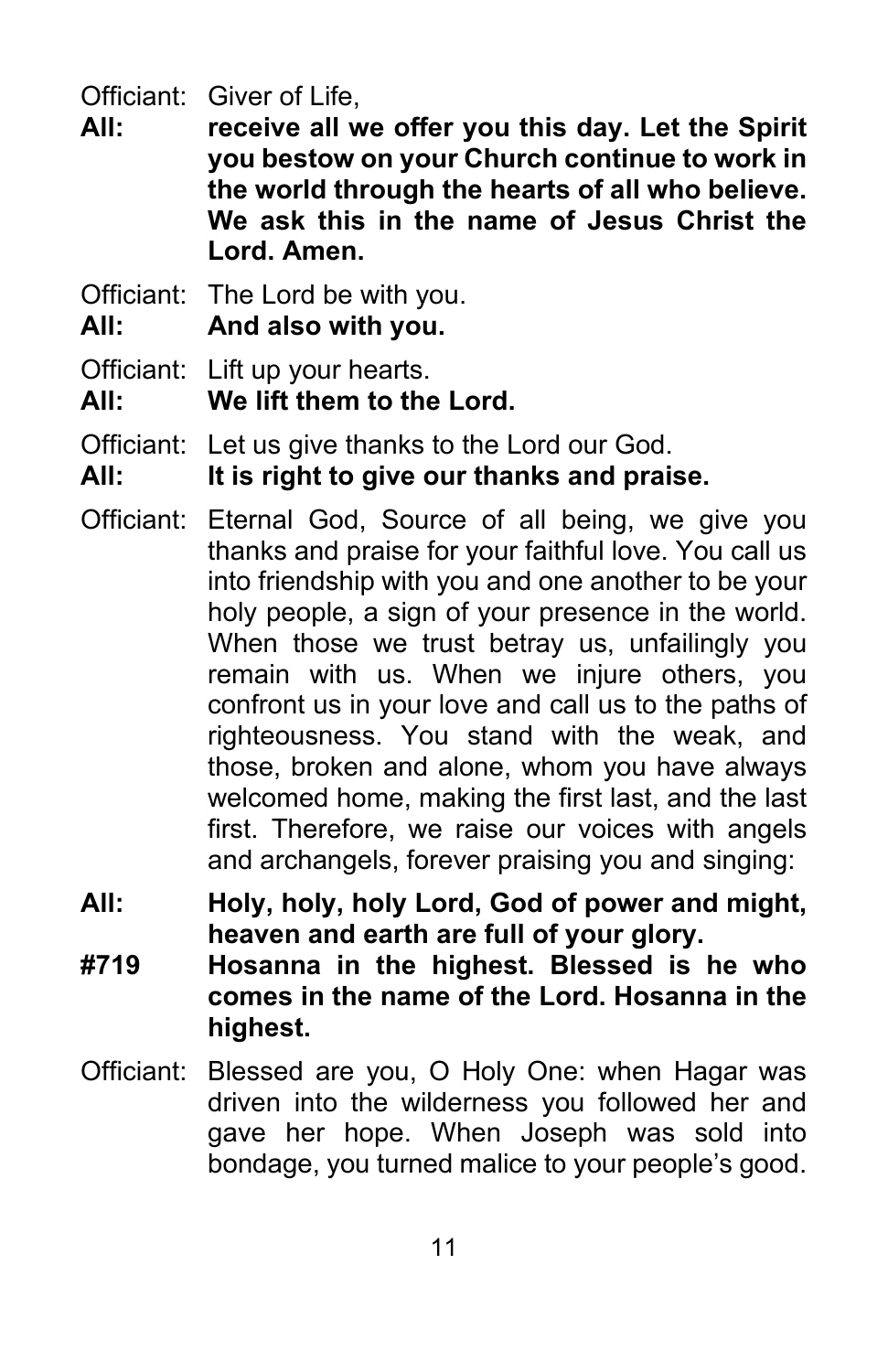When you called Israel out of slavery, you brought them through the wilderness into the promised land. When your people were taken into exile you wept with them by the river of Babylon and carried them home.

#### **All: Restore us, O God, let your face shine!**

- Officiant: At the right time you sent your Anointed One to stand with the poor, the outcast, and the oppressed. Jesus touched lepers, and the sick, and healed them. He accepted water from a woman of Samaria and offered her the water of new life. Christ knew the desolation of the cross and opened the way for all humanity into the redemption of your reconciling love. On the night he was betrayed, Jesus, at supper with his friends, took bread, gave you thanks, broke the bread, gave it to them, and said, "Take and eat: this is my body which is given for you. Do this for the remembrance of me." After supper he took the cup of wine, and when he had given thanks, he gave it to them, and said, "Drink this, all of you: this is my blood of the new covenant which is shed for you and for many for the forgiveness of sins. Whenever you drink it, do this for the remembrance of me." Loving and Holy One, recalling Christ's death and resurrection, we offer you these gifts, longing for the bread of tomorrow and the wine of the age to come. Therefore we proclaim our hope.
- **All: Dying you destroyed our death, rising you restored our life. Lord Jesus, come in glory.**
- Officiant: Pour out your Spirit on these gifts that through them you may sustain us in our hunger for your peace. We hold before you all whose lives are marked by suffering, our sisters and brothers. When we are broken and cast aside, embrace us in your love.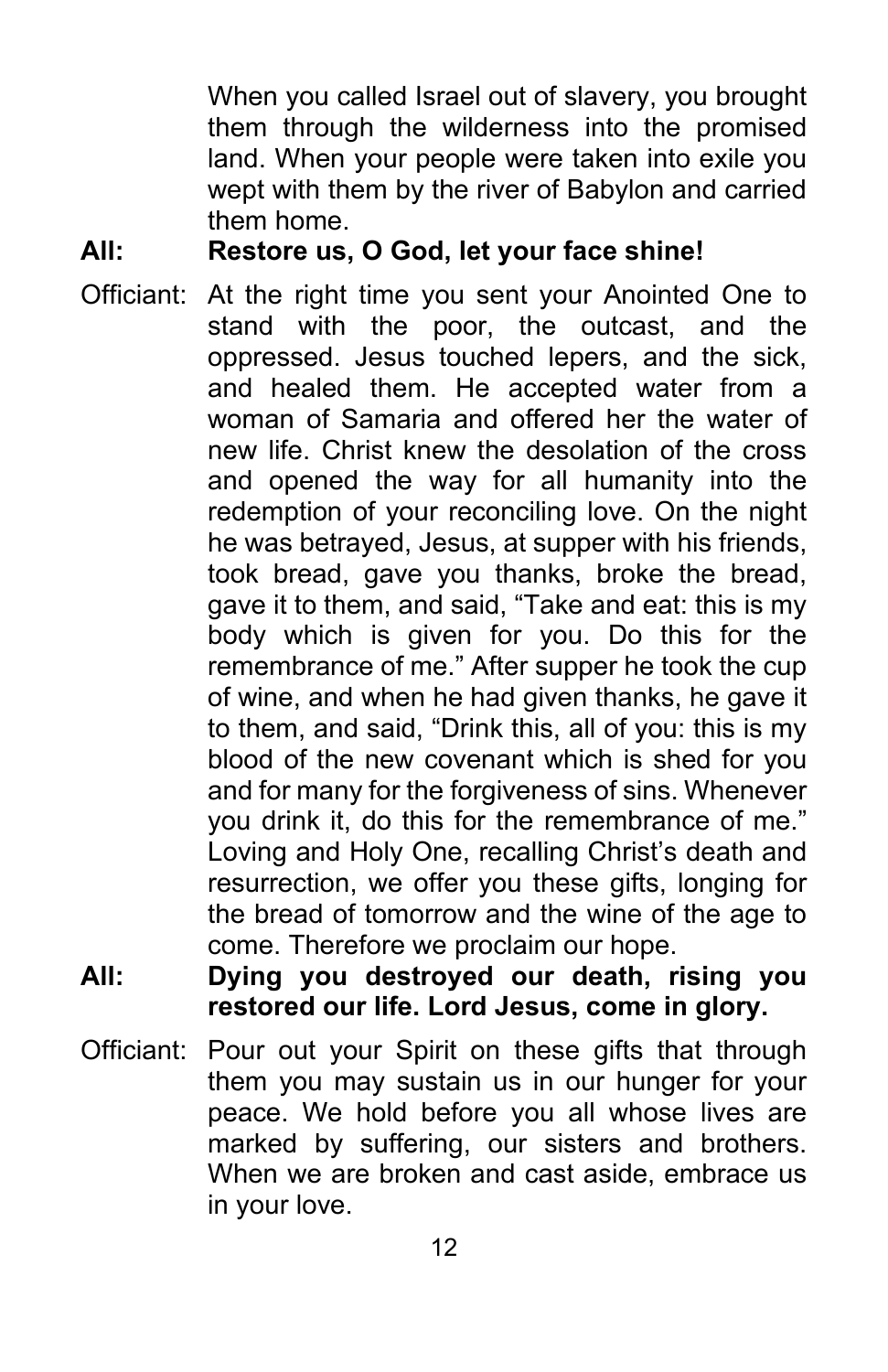#### **All: Restore us, O God, let your face shine!**

- Officiant: Through Christ, with Christ, and in Christ in the unity of the Holy Spirit, all honour and glory are yours, O Source of all life, now and for ever.
- **All: Amen.**
- Officiant: And now, as our Saviour Christ has taught us, we sing,
- **All: Our Father in heaven, hallowed be your name. Your kingdom come, your will be done, on earth as in heaven. Give us today our daily bread. Forgive us our sins as we forgive those who sin against us. Save us from the time of trial, and deliver us from evil. For the kingdom, the power and the glory are yours now and for ever. Amen.**
- Officiant: "I am the bread of life," says the Lord. "Whoever comes to me will never be hungry; whoever believes in me will never thirst"
- **All: Taste and see that the Lord is good; happy are they who trust in God!**
- Officiant: The gifts of God for the people of God.
- **All: Thanks be to God.**

*Musical Interlude*

*If you are unable to receive the wheat wafer, a rice wafer is available. While it is fully sufficient to receive in one kind, just the bread, the Common Cup is available for those who wish to receive. Please Note: Intinction is not allowed.*

Officiant: Holy God,

**All: may we who have received this eucharist live in the unity of your Holy Spirit, that we may show forth his gifts to all the world. We ask this in the name of Jesus Christ our Lord. Amen.**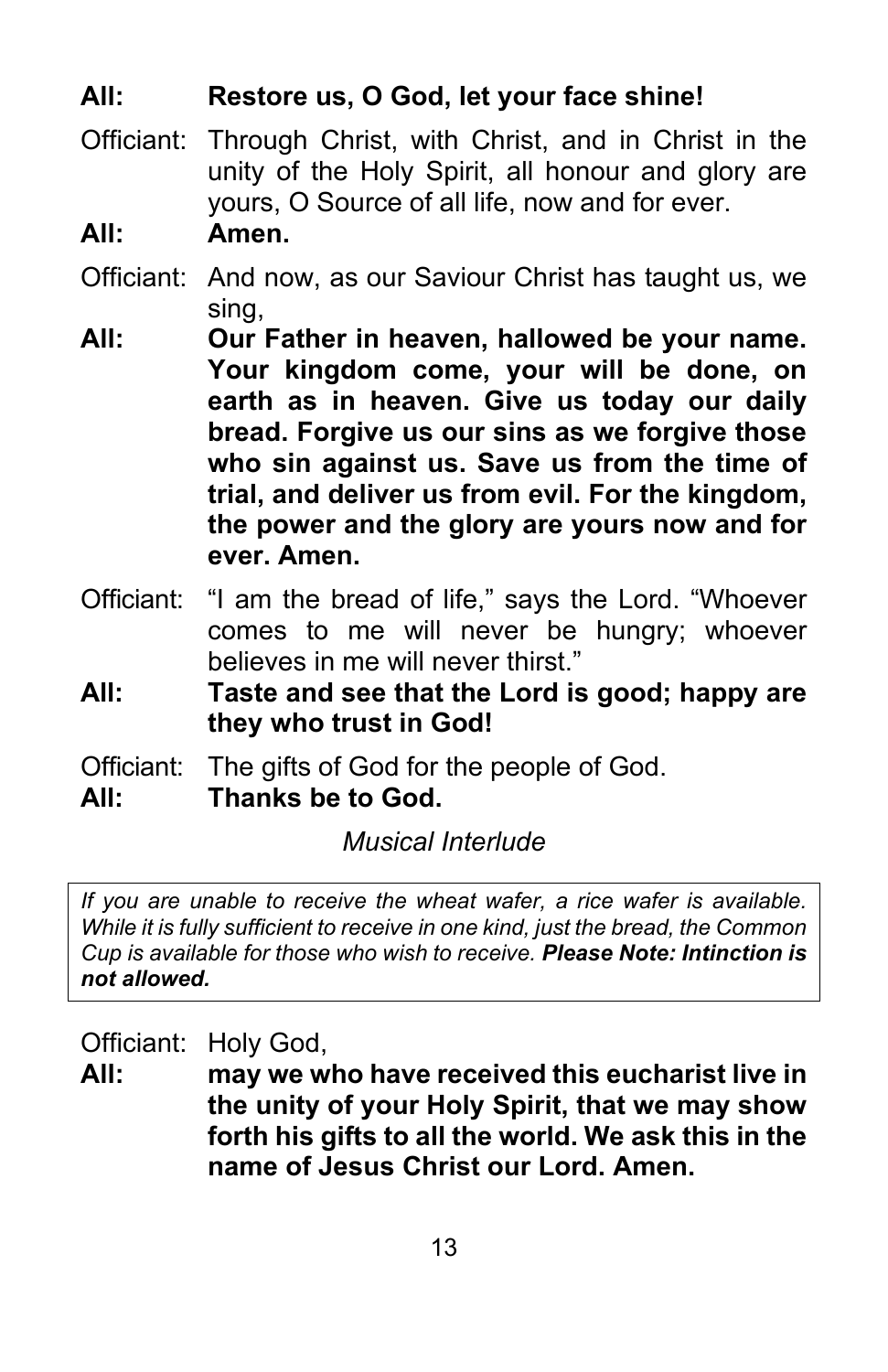Officiant: Glory to God,

**All: whose power, working in us, can do infinitely more than we can ask or imagine. Glory to God from generation to generation, in the Church and in Christ Jesus, for ever and ever. Amen.**

Officiant: Come, Holy Spirit, and renew the face of the earth. **All: Come, Holy Spirit, and kindle in our hearts the fire of your love.**

Officiant: And the blessing . . . .

#### *Announcements*

Closing Hymn: **She Comes Sailing on the Wind #656**

*Refrain*

**She comes sailing on the wind, her wings flashing in the sun, on a journey just begun, she flies on. And in the passage of her flight, her song rings out through the night; full of laughter, full of light, she flies on.**

**Silent waters rocking on the morning of our birth, like an empty cradle waiting to be filled, and from the heart of God the Spirit moved upon the earth, like a mother breathing life into her child. Many were the dreamers whose eyes were given sight when the Spirit filled their dreams with life and form. Deserts turned to gardens, broken hearts found new delight, and then down the ages still she flew on.** *Refrain* **To a gentle girl in Galilee a gentle breeze she came, a whisper softly calling in the dark;**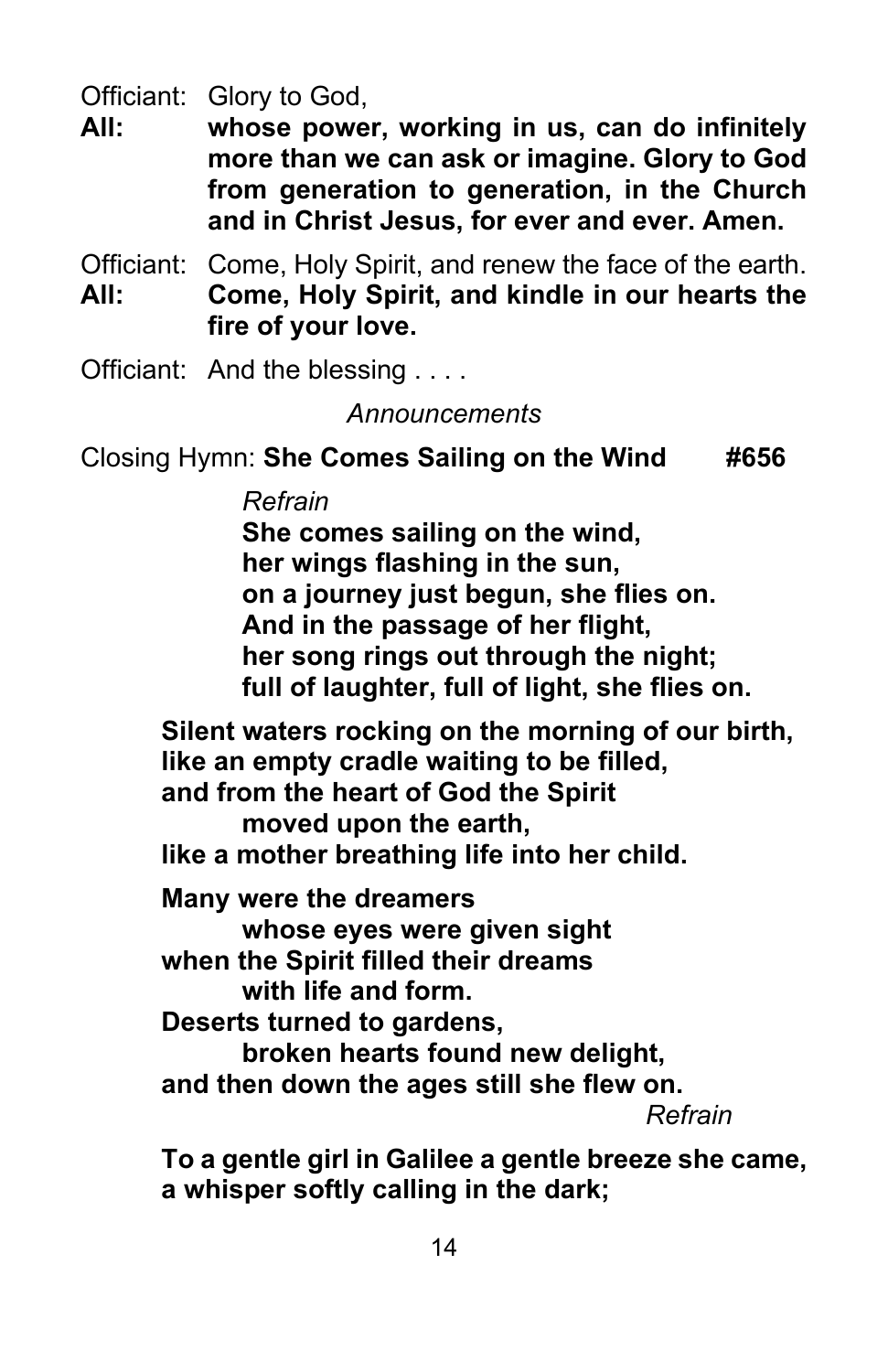**the promise of a child of peace whose reign would never end, Mary sang the Spirit song within her heart. Flying to the river, she waited circling high above the child now grown so full of grace. As he rose up from the water, she swept down from the sky, and she carried him away in her embrace.** *Refrain* **Long after the deep darkness that fell upon the world, after dawn returned in flame of rising sun, the Spirit touched the earth again, again her wings unfurled, bringing life in wind and fire as she flew on.** *Refrain*

- DM: Alleluia! Go in peace to love and serve the Lord.
- **All: Thanks be to God. Alleluia**

*Musical Postlude*

#### *Please join us following the 9:30 am service for refreshments in the Courtyard.*

| Sharing in our liturgical ministry today at 8:00: |                                                    |  |  |  |  |
|---------------------------------------------------|----------------------------------------------------|--|--|--|--|
| Greeter:                                          | <b>Ken McMillan</b>                                |  |  |  |  |
| Reader:                                           | <b>Sylvia Shortliffe</b>                           |  |  |  |  |
| <b>John Merritt</b><br>Server:                    |                                                    |  |  |  |  |
| Sharing in our liturgical ministry today at 9:30: |                                                    |  |  |  |  |
| Greeters:                                         | <b>Larry Broome and Peter Newlands</b>             |  |  |  |  |
|                                                   | Readers: Portia Parsell-Hainzelin and Katy Burnett |  |  |  |  |
|                                                   | Intercessor: Catrina Tapley                        |  |  |  |  |
| Diac. Min.:                                       | <b>Chris Kirch</b>                                 |  |  |  |  |
| Servers:                                          | Ayla, Jamie, and Sadie                             |  |  |  |  |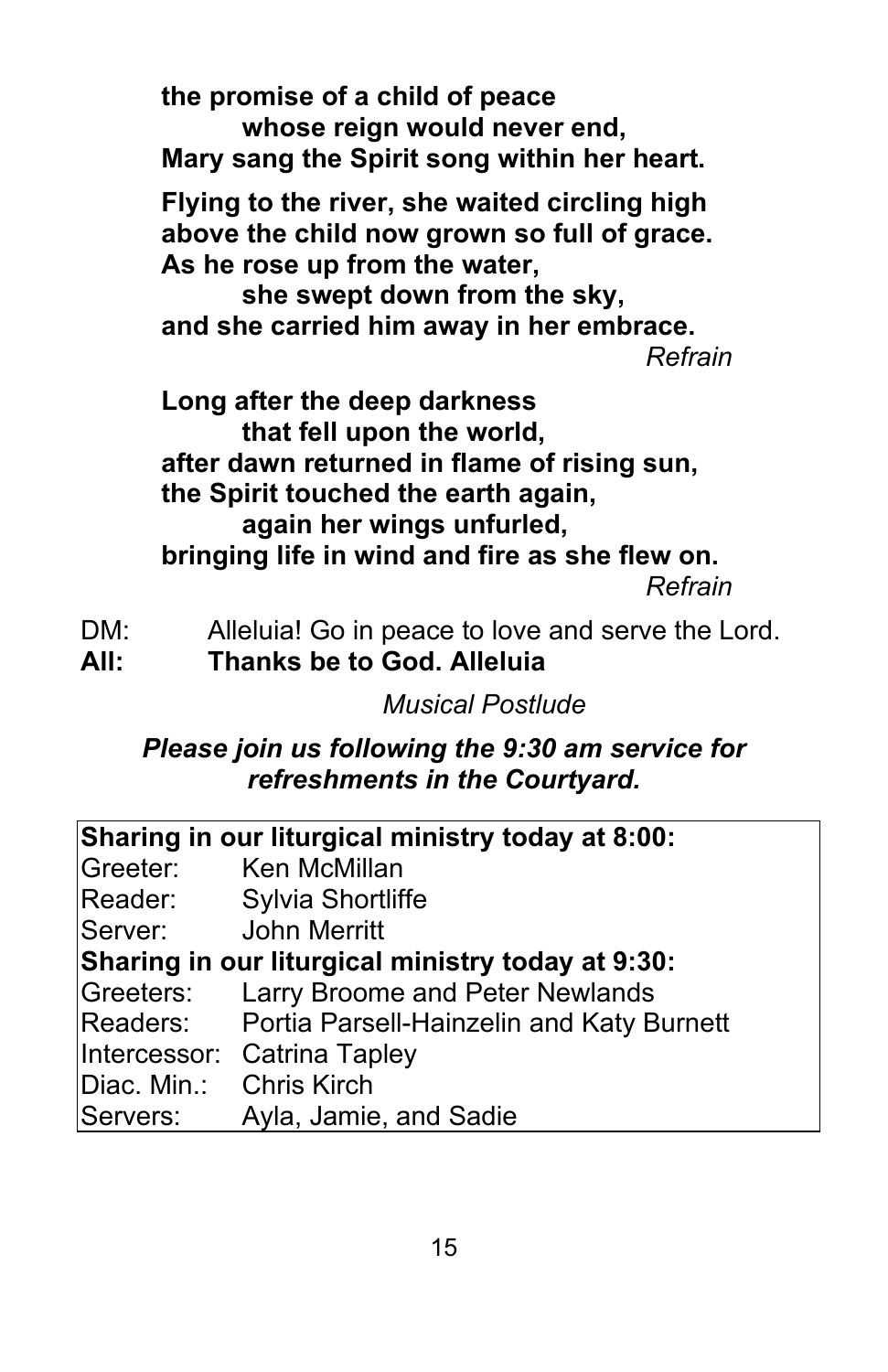**Readings for Next Sunday, June 12th, 2022**

Proverbs 8:1-4, 22-31; Psalm 8; Romans 5:1-5; John 16:12-15

#### *Credits:*

*Collect from Revised Common Lectionary Prayers (2002) alt. Readings from the New Revised Standard Version of the Bible. Liturgical texts from The Book of Alternative Services All Saints Anglican Church Westboro's Church CCLI License Number is 11196799 All Saints Anglican Church Westboro's Church One License Number is A-728801*

Please pray this week for

- those ministering and worshipping at
	- o St. Columba, Ottawa;
	- o St. Barnabas, Deep River; and
	- o St. Barnabas, Ottawa;
- the Evangelical Lutheran Church in Canada;
- those in our pastoral care: Lil Mackie, Randy Brown, Pamela Claughton, and Loris Jordan; and
- the patients, doctors, nurses, and support staff of the Ottawa Hospital Civic Campus and the Royal Ottawa Hospital.

#### **Butterflies, Bees, and Blossoms Cards for sale**

We still have some cards left over from the Spring sale. There are eight different photos to choose from (you can guess from the title what the subjects are  $\bullet$  ). We'll have them at the back of the church, or you can contact Helen in the office if you would like to purchase some.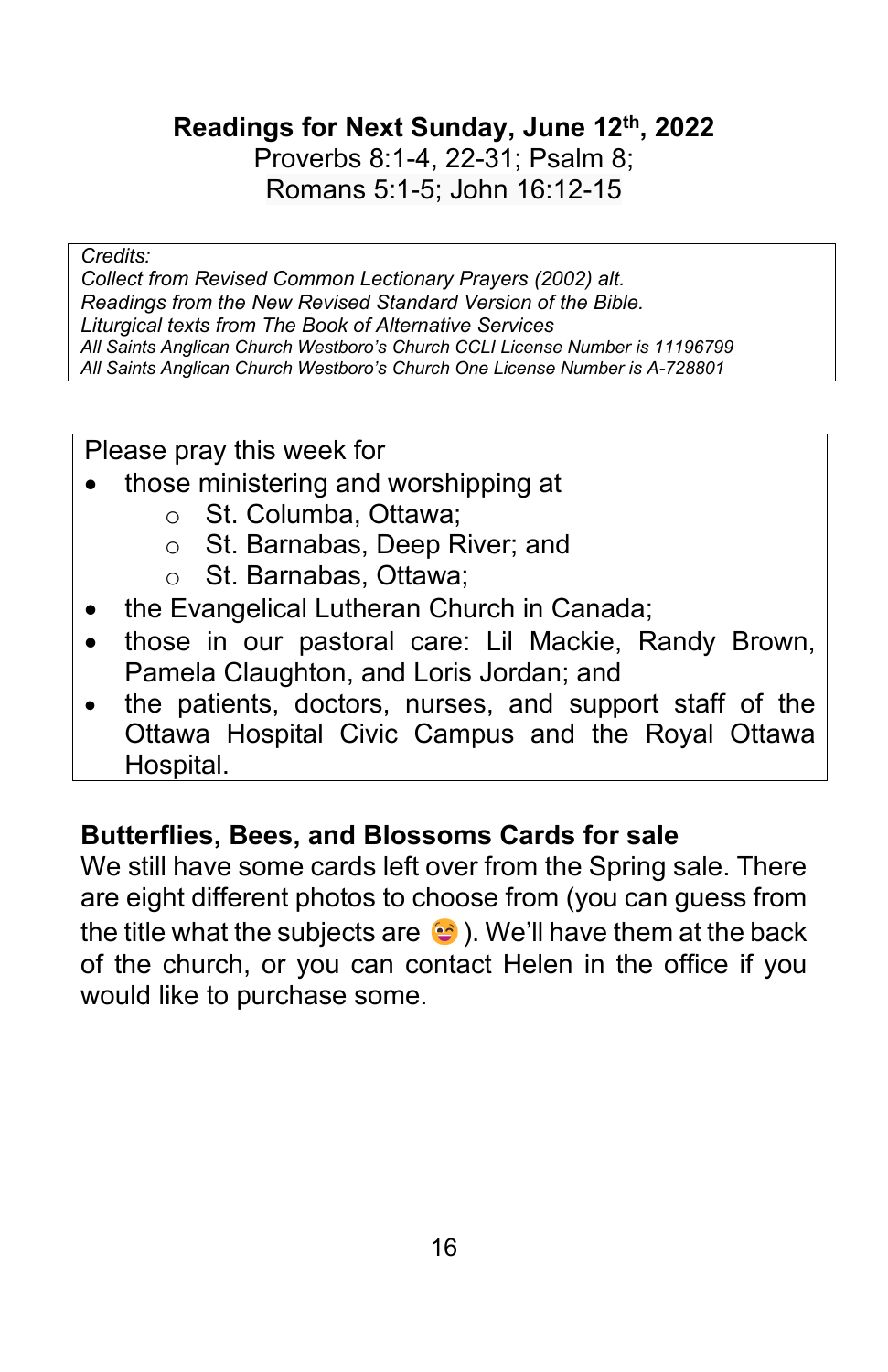

*Example of a "Butterfly" card Photo by Helen Norman*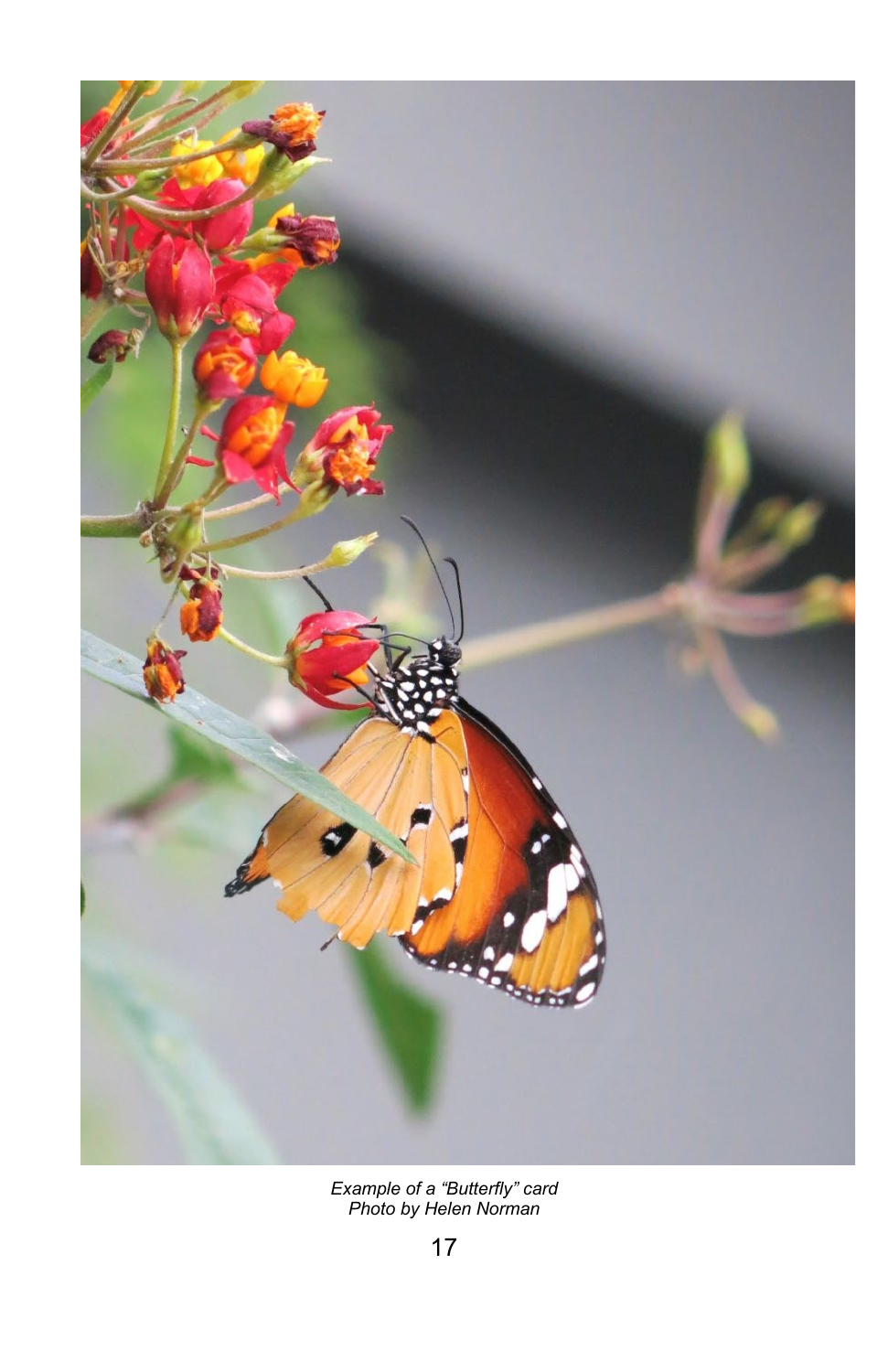

Weekly News from All Saints' Westboro Pentecost Sunday, June 5<sup>th</sup>, 2022

**This Week**

| <b>Today</b> | $10:45$ am<br>$4:30$ pm      | <b>Refreshments</b><br><b>Jazz Vespers</b> | Courtyard<br><b>Church</b> |
|--------------|------------------------------|--------------------------------------------|----------------------------|
| Monday       | 10:00 am to 1:00 pm          |                                            | Food Bank                  |
|              | Wednesday 9:30 am to 2:30 pm | New-to-You Shop                            |                            |
|              | $9:30$ am                    | Quilters                                   | Rm 7/8                     |
|              | 10:30 am                     | Eucharist                                  | Church                     |
|              | $7:30$ pm                    | <b>Reading Circle</b>                      | Zoom                       |
| Thursday     | $1:00$ pm                    | <b>Choir Practice</b>                      | Church                     |
|              | 3:00 to 7:00 pm              |                                            | Food Bank                  |
| Saturday     | 9:30 am to 2:30 pm           |                                            | New-to-You Shop            |

## **Today**

#### **Jazz Vespers**

#### **Today, at 4:30 pm, in the Church**

Join us this afternoon, when our musicians will be Peter Woods, on Saxophone, Kyle Jordan on guitar, and Jacob Clarke on bass and the kindness of jazz. **Note: This will be the last Jazz Vespers of the season.**

## **Upcoming Events**

## **Reading Circle**

## **Wednesday, June 8th, at 7:30 pm, via Zoom**

If you wish to join the discussion, please contact the office [\(office@allsaintswestboro.com\)](mailto:office@allsaintswestboro.com). The book this month is *Hamnet and Judith* by Maggie O'Farrell.

This will be the last meeting of the season. We will be starting again in September, hopefully in-person. Stay tuned for news about picking books for next year and the format of our upcoming meetings.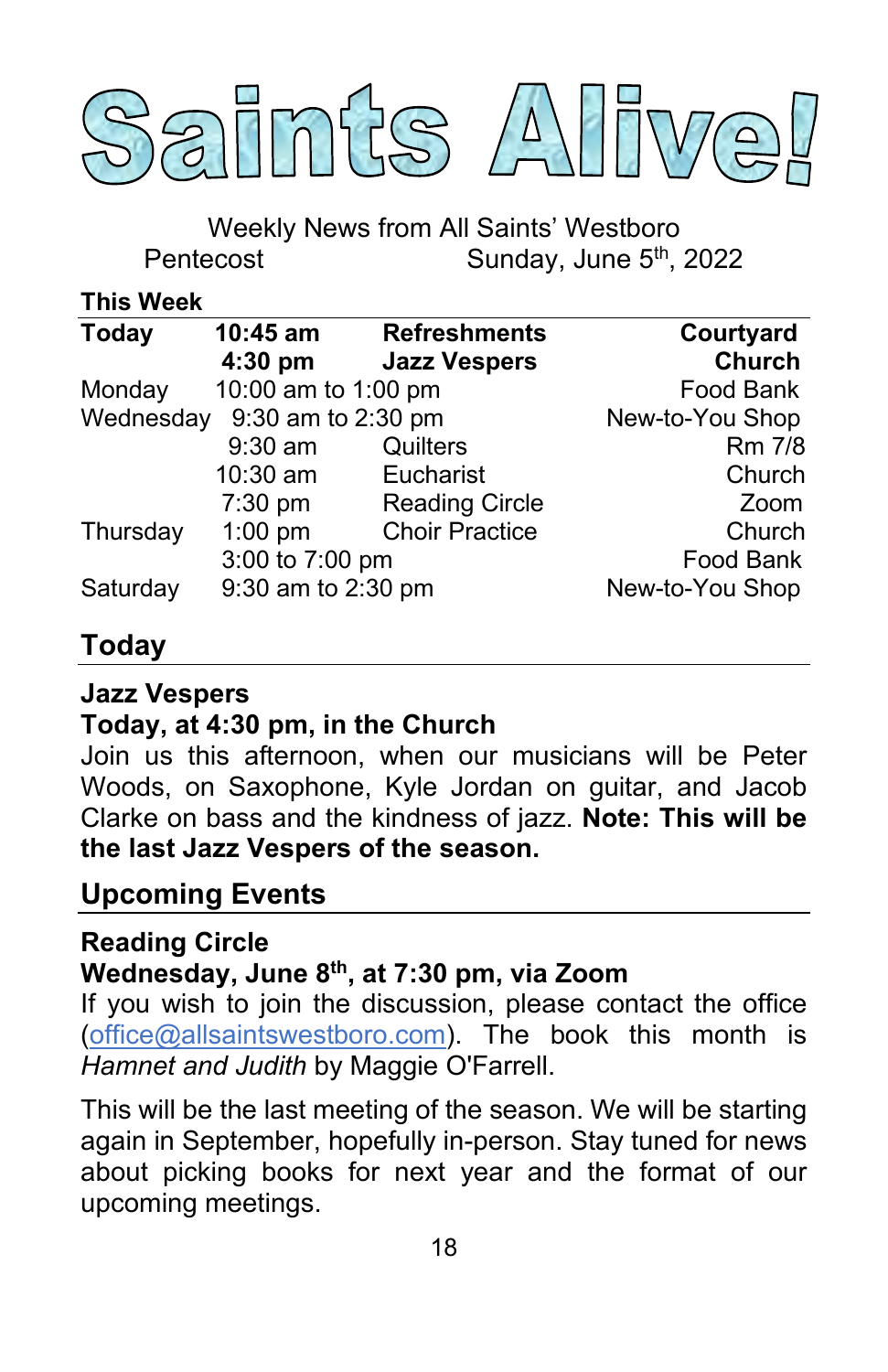#### **Week of Prayer for Christian Unity Worship Sunday, June 12th, at 4:00 pm, in the Church and Hall**

The Christian Council of the Capital Area invites you to join us for an in-person gathering to celebrate the visible unity within our Christian communities to be able to pray together, especially with a liturgy prepared by the Christian Council of the Middle East.

The liturgy was entrusted to the Middle East Council of Churches based in Beirut, Lebanon and they chose the theme, "We have seen his star in the East and have come to pay homage to him" (Mt 2:2). More than ever, in these difficult times, we need a light that shines in the darkness and that light, Christians proclaim, has been manifested in Jesus Christ.

**Please join us for a light reception after the prayer service for fellowship and conversations.**



Today is the last day to bring toiletries, etc. for the **Anglican Day Programs Spring Toiletries Drive**. The drive is to provide needed supplies to the Well, St. Luke's Table, and Centre 454 day programs, which continue to respond to the needs of those living on the streets or in precarious inner city housing. If you were unable to drop off a donation, but wish to support the campaign, please consider donating online at [http://the-well.ca/ways-to-give.](http://the-well.ca/ways-to-give)